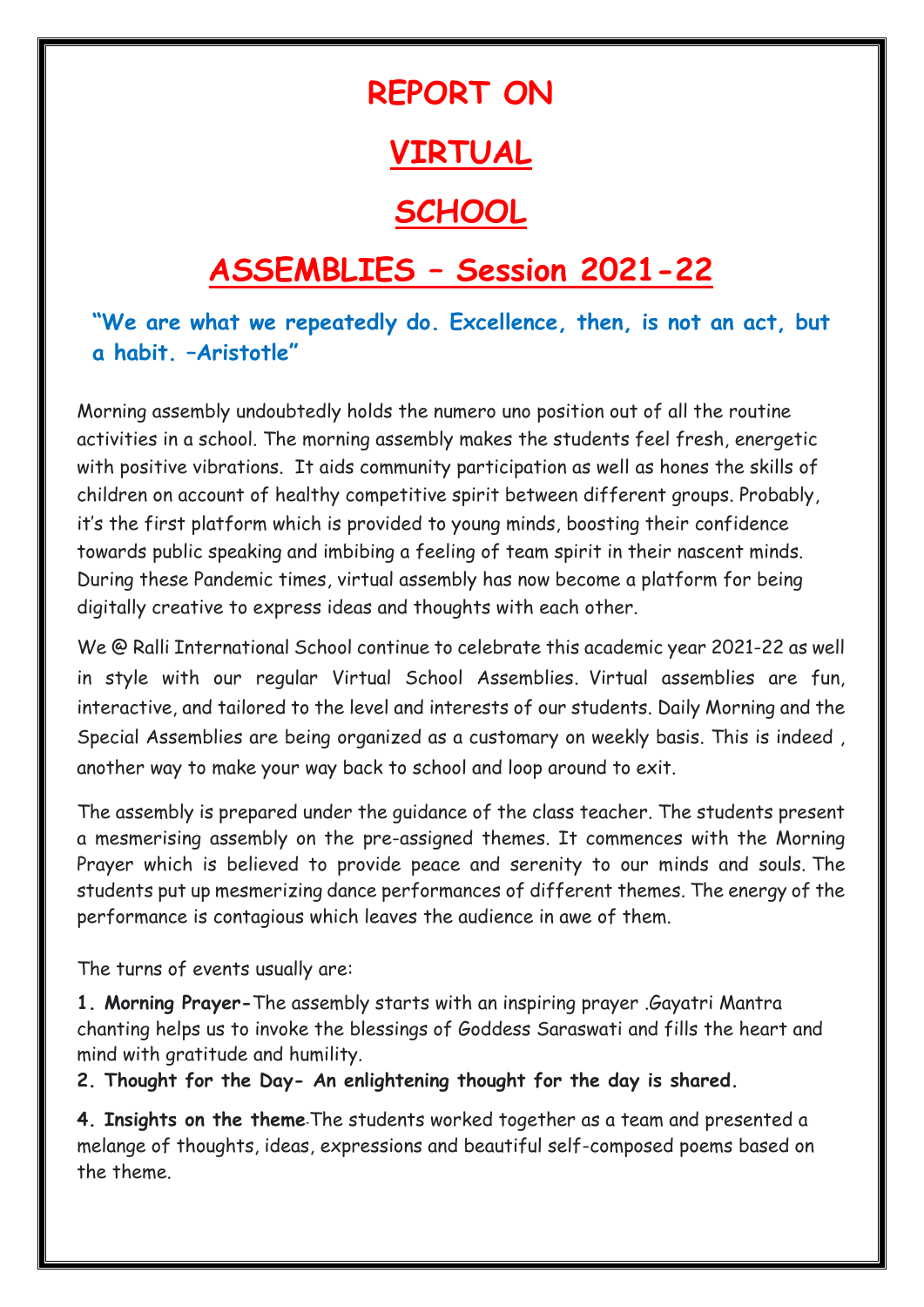**5. Theme Based Activity-**The theme based activity in the form of dance , small skits is performed by the students in order to create awareness .It is an informative assembly and the themes are not only innovative but justified as well. The students perform with full enthusiasm. The efforts of the students are highly appreciable. 6. **National Anthem-**The assembly culminates with the rendition of the National Anthem.

Keeping the same culture alive, the students of the Primary, Middle and Senior wings conducted their class assemblies on varied themes and occasions.

#### **'Education is the foundation upon which we build our future.'**

**'Foundation Day',** an important day for our school, was celebrated virtually by the Ralli family on 24<sup>th</sup> April, 2021. It was an occasion to remember and cherish the hardwork, dedication and effort, put in by the school's founders.

#### **'Freedom in the mind, Faith in the words, Pride in our souls'**

 Rallians celebrated the **75th** Independence Day with full joy and enthusiasm. However,this year,again the celebration was virtual. We celebrated this freedom special events for an entire week across our primary, middle and the senior wings of the school to channelise the creativity of students through various activities. Adding to the same ,the middle & the senior wings conducted theme–based assemblies on 'Our Soldiers our Heroes', 'My India, My Pride', 'Swadeshi Apnao- Go for Made in India' and 'Proud to be Indian (Independence Day)'. The intent was to preach and practice **'Let's take decision, to value our nation.'** The knowledge gained from this assembly will go a long way in making this young generation of all the sacrifices the freedom fighters made to secure the country's future.

#### **'It is health that is real wealth and not pieces of gold and silver.' ~** Mahatma Gandhi

Assemblies based on the theme 'World health Day ' were organised under heads like 'Cleanliness is a mindset', a positive habit' & 'Health and Wellness' with a motive to brief the students and create awareness about the World Health Day. An interactive session through presentations, videos was also organised to make students aware about good health and good eating habits.

#### **'Live every day as if it is a festival. Turn your life into a celebration.'**

Festivals are an expressive way to celebrate glorious heritage, culture, and tradition. They are meant to rejoice special moments and emotions in our lives with our loved ones. Celebrating the festive fervour, the students presented vibrant assemblies resonating the message of an Inventive and Festive India.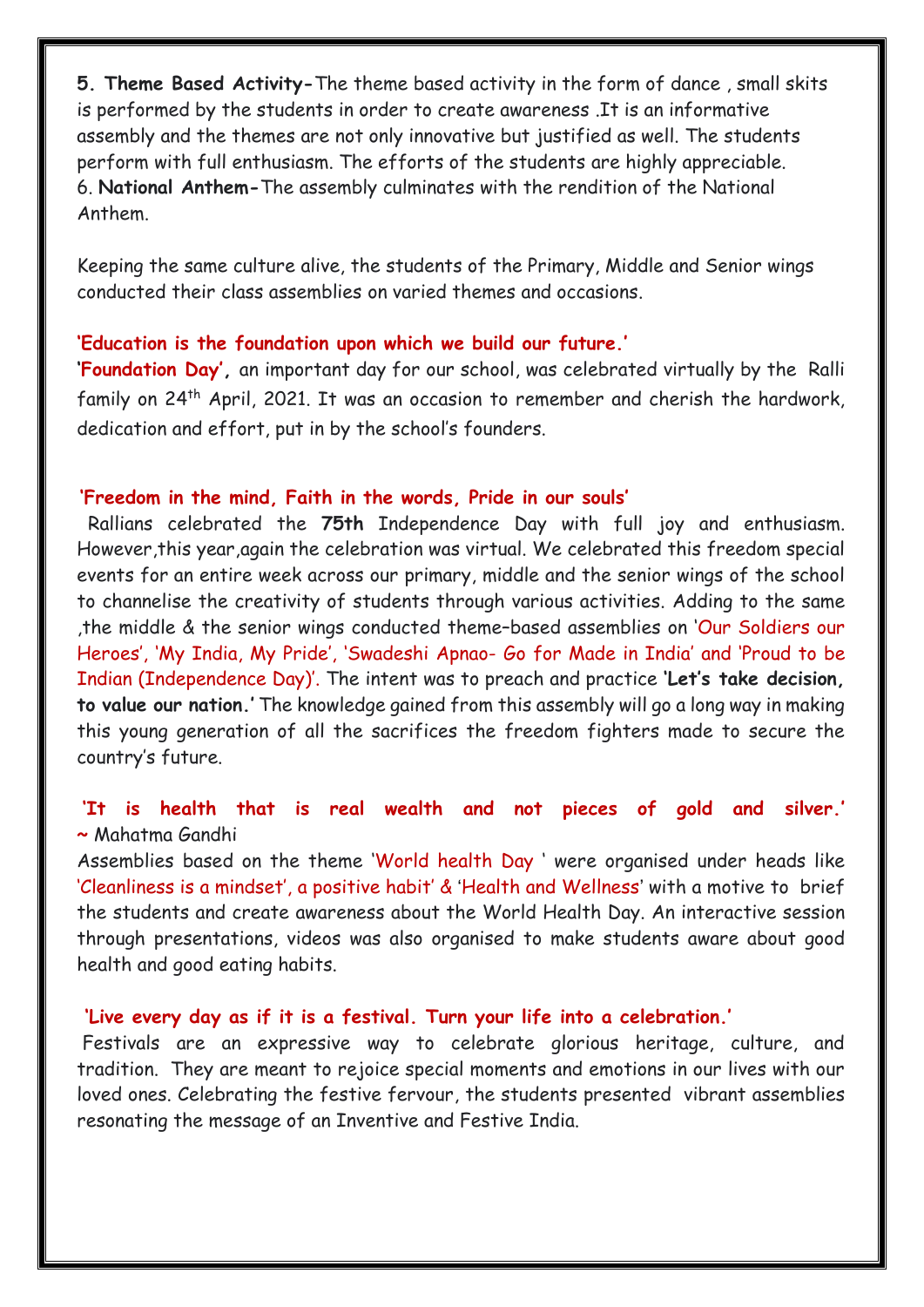Festivals of Baisakhi, Eid, Rakshabandhan, Janmashtami & the Hindi Diwas celebrated with earnestness and fervency. The activities conducted were meant for the fun-filled learning of Indian traditions and to infuse within students, respect for their culture.The school management also conveyed their festive greetings and warm wishes to the entire **Ralli Fraternity** and wished everyone a marvellous and fruitful year ahead.

#### **'Mothers are special gift from [God!](https://www.4to40.com/photo-gallery/hindu-gods-goddesses-images/)'**

Assemblies conducted across the wings based on theme 'Mother's Day' under varied heads like 'Women: The Transformer, the creator, the nurturer' & 'Mother- An Epitome of Love & Sacrifice ' was worth watching too.It was to dedicate a special day to honour mothers because we all believe that a mother is "A person who has done more for you than anyone else in the world". The audience was told about the significance of this day and how it is celebrated worldwide. The students participated with full enthusiasm as the topic of Assembly was close to their hearts. Looking at them, the saying sounded so true that, "**God couldn't be everywhere so He made Mothers**."

The assemblies, undoubtedly acted as a booster for our students and brought forward their hidden talents .The children were beautifully dressed and the audience loved their performances. The music set everyone's feet tapping. ' They participated in the activities with full passion and made them a great success. The spectators felt enlightened through learnings with fun. Overall, it was an enriching experience for the students and the teachers.

 Looking forward to a higher level of participation and rigor from our budding Rallians as we moved forward in the year too…

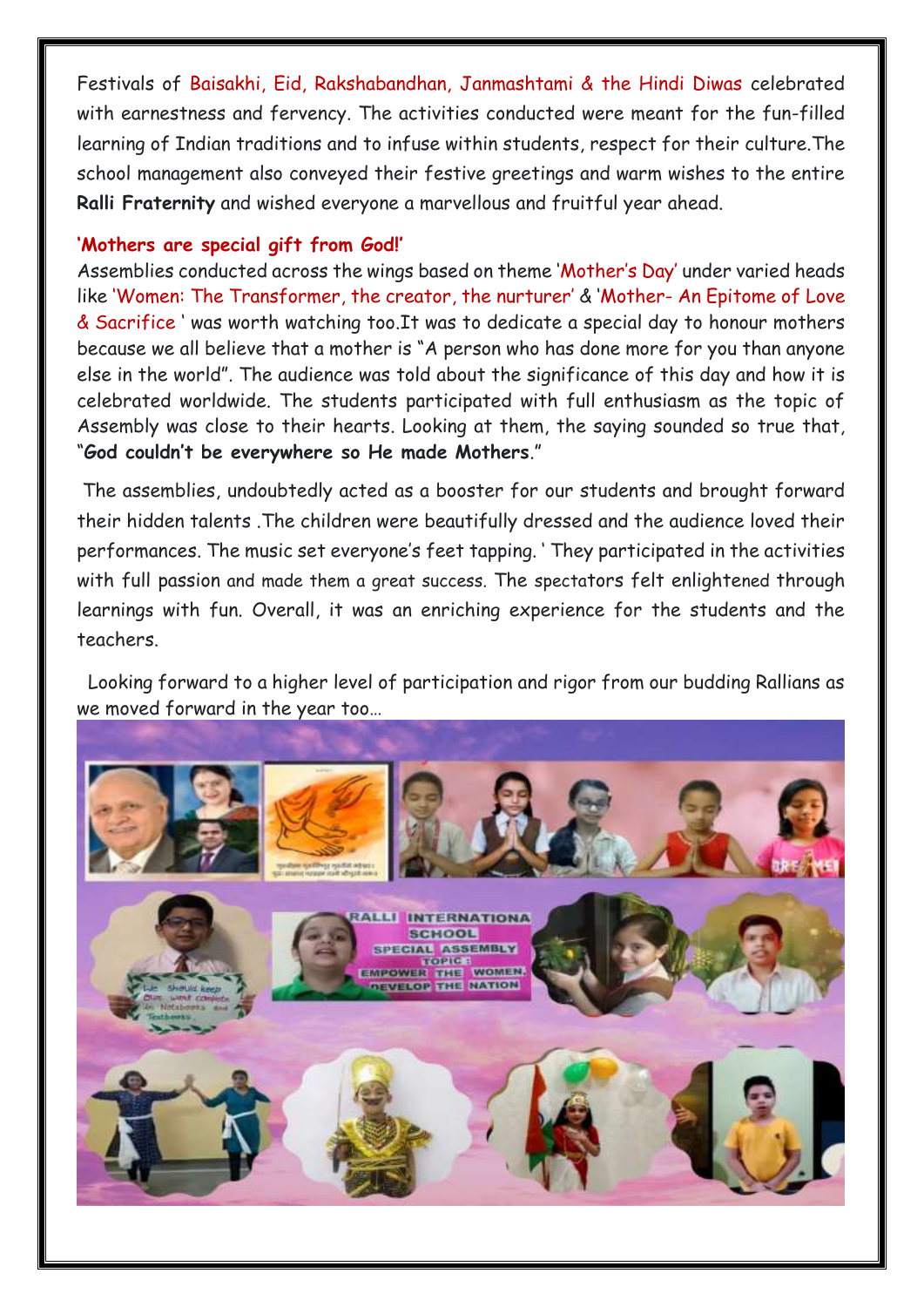